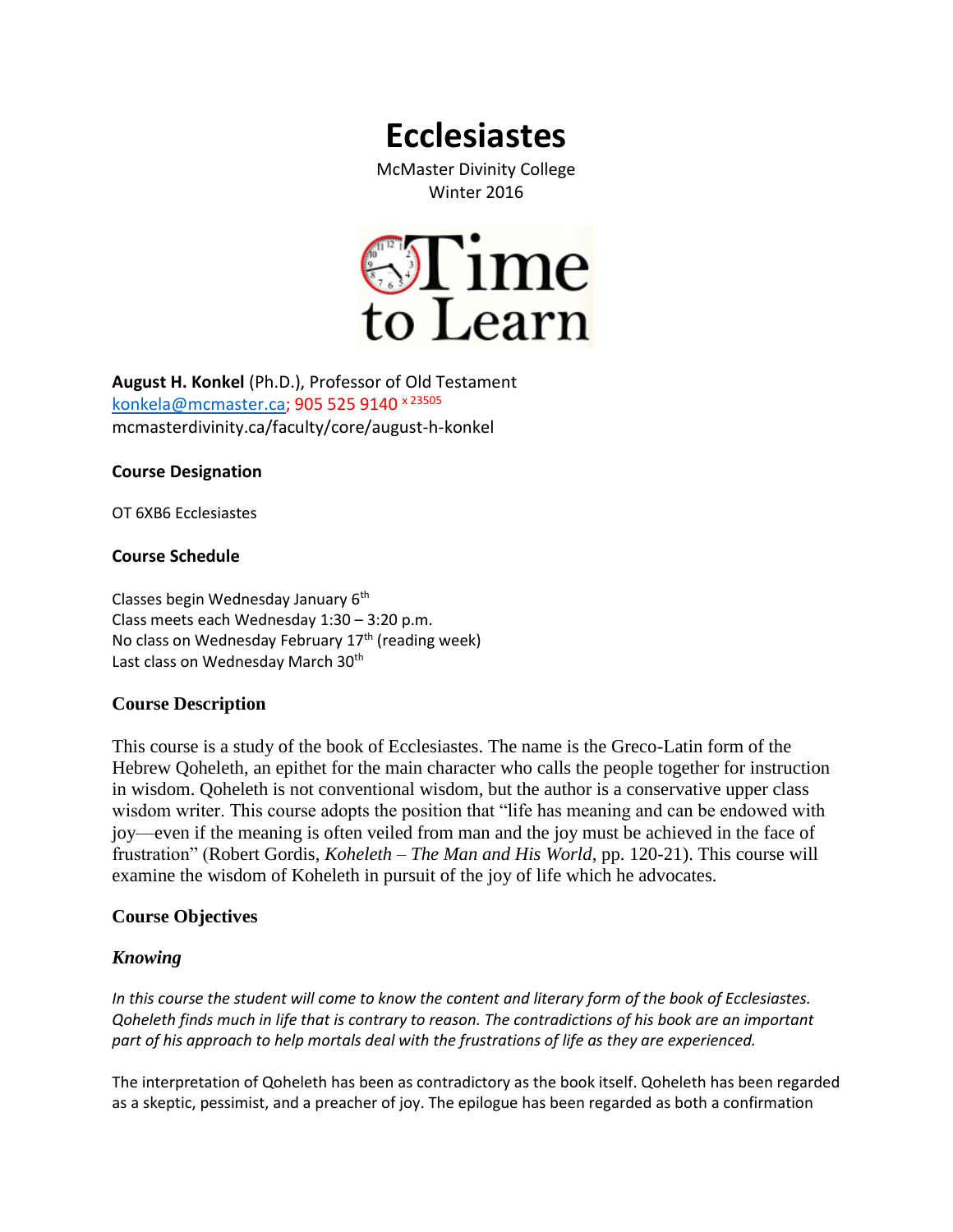and a correction of the collected thoughts of Qoheleth. The course will examine all these approaches to assist students in their own understanding and appreciation of this unique book in the canon.

# *Being*

*This course is an existential reflection on human life and an exercise in finding the joy that may be found each day. It will demand an evaluation of the values by which each day is lived.*

It has been said that "You are not what you think you are, but what you think you are." Qoheleth would agree. He has done a lot of thinking about his own life in order to become more the person he wants to be. His "autobiography" is intended to enable his readers to find themselves as they contemplate his life as a youth and in old age that they may *remember their creator in the days of their youth, before the troublesome days come, when you have no desire for them.*

# *Doing*

*Pondering Ecclesiastes changes how each day is lived. Students will evaluate their goals and how they plan to achieve them.*

The most influential goals in life are often informal and even unconscious. This can be seen in the behaviour of each day, which so often is contradictory to intentions. Further, the events of a day are unpredictable. As Qoheleth observes, life may be altered in an instant in irrational ways without any warning. The wisdom of Qoheleth helps readers be more conscious of the significance of ordinary routines that constitute most of our days.

# **Course Texts**

Micahel V. Fox, *A Time to Tear Down and a Time to Build Up*, Eerdmans, 1999.

Roland E. Murphy, *The Tree of Life: An Exploration of Biblical Wisdom Literature*, 2<sup>nd</sup> ed., 1996.

Mark J. Boda et al. *The Words of the Wise Are Like Goads: Engaging Qoheleth in the 21st Century*.Winona Lake, IN, Eisenbrauns, 2013.

#### *Textbook Purchase*

All required textbooks for this class are available from the College's book service, READ On Bookstore, Room 145, McMaster Divinity College. Texts may be purchased on the first day of class. For advance purchase, you may contact READ On Bookstore, 304 The East Mall, Suite 100, Etobicoke, ON M9C 5K1: phone 416.620.2934; fax 416.622.2308; email **books@readon.ca**. Other book services may also carry the texts.

# **Course Lectures**

- 1. Ecclesiastes as part of Hebrew Wisdom Literature
- 2. The Narrator 1:1-11; 12:8-14 3. Life Experiment 1:12–2:26 4. Elusive Pursuit of the Joy of Life 3:1-22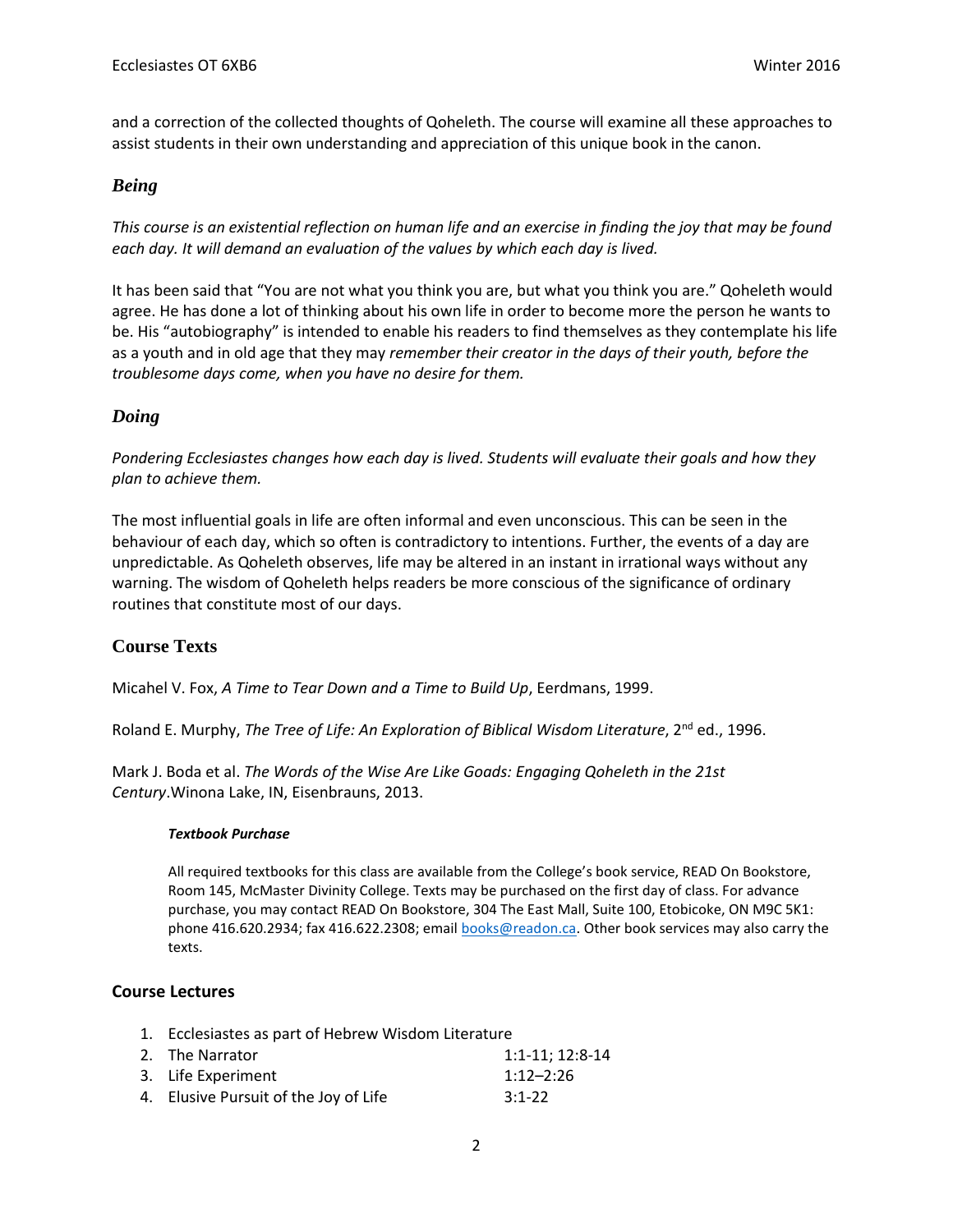| 5. Life in Community                   | $4:1 - 16$    |
|----------------------------------------|---------------|
| 6. Conduct before God in Word and Work | $5:1 - 6:9$   |
| 7. What is Good?                       | $6:10 - 7:14$ |
| 8. Wisdom and Righteousness            | $7:15-29$     |
| 9. The Limits of Wisdom                | $8:1 - 9:3$   |
| 10. Joy and Misfortune                 | $9:4 - 10:1$  |
| 11. Virtues of Life                    | $10:2 - 11:6$ |
| 12. Remember your Creator              | $11:7 - 12:7$ |

# **Course Requirements and Grading**

# **Word Study 10%**

Ecclesiastes is known for its refrain translated by Tyndale as "Vanity of vanities, everything is vanity." Vanity is not the meaning of *hebel* in Ecclesiastes, but there is little agreement on what it does mean. With reference to the essay by Miller in his commentary on Ecclesiastes (see bibliography), the article by Meek in *Words of the Wise* (see Biblical Studies Text), and other lexical resources of your choice, explain how you understand the author's use of the word *hebel*. Explain why this word should or should not be translated with the same English word. This paper is **due January 27** and should be approximately 1000 words.

# **Biblical Wisdom 20%**

Using the text by Murphy as a resource, summarize the five major compositions classified as Hebrew wisdom. Discuss the authorship, date, genre, and purpose of each of these compositions, showing the development of Hebrew wisdom thought. Show how Ecclesiastes is not conventional Hebrew wisdom and yet is a part of the development of the Hebrew wisdom tradition. This paper is **due February 10**, and should be about 2000 words.

# **Exegetical Assignment 30%**

Using the methodology of Greidanus for Christian preaching of the Old Testament as a guide (see bibliography), choose a passage like one of the examples of Greidanus. Do a research that would serve as the preparation for a sermon or lecture. Note the context, literary features, textual structure, theocentric interpretation, textual theme and goal, and explore ways in which this passage applies to contemporary Christian life. This paper is **due March 2**, and should be about 2500 words.

# **Research Assignment 40%**

Students will complete a research assignment of about 5000 words in one of the five general areas outlined in *The Words of the Wise are Like Goads* (history of interpretation, form and rhetorical criticism, key concepts and passages, language and grammar, and interpretation of Qoheleth). The student will compile about 5000-6000 pages of reading related to the topic chosen and approved by the professor. The paper should be of particular value to the student and program, one that could be presented at a scholarly society. This paper is **due April 6**. The paper will be presented in class at a time mutually agreed upon with the professor.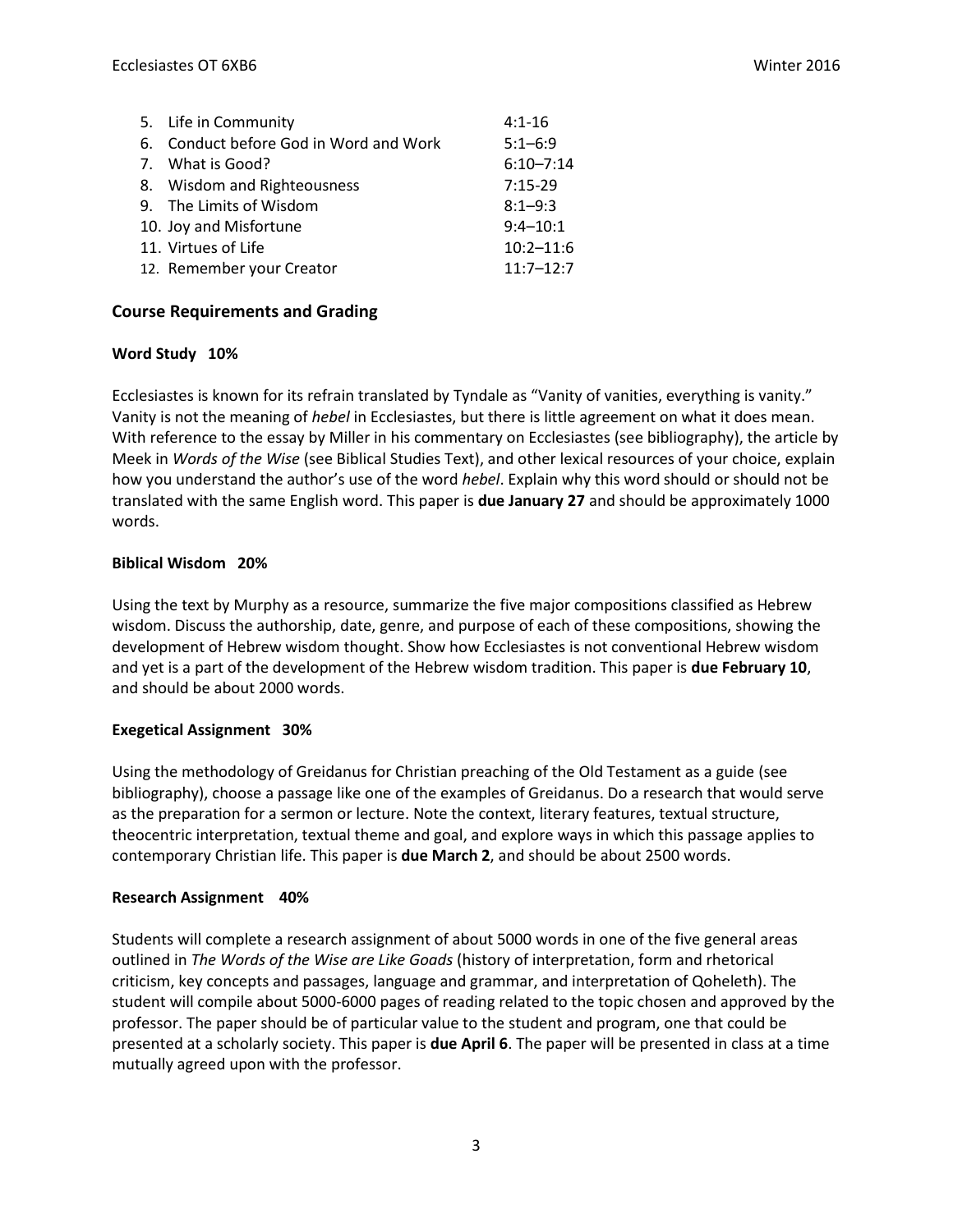# **Course Policies**

# *Academic Honesty*

Academic dishonesty is a serious offence that may take any number of forms, including plagiarism, the submission of work that is not one's own or for which previous credit has been obtained, and/or unauthorized collaboration with other students. Academic dishonesty can result in severe consequences, e.g., failure of the assignment, failure of the course, a notation on one's academic transcript, and/or suspension or expulsion from the College.

Students are responsible for understanding what constitutes academic dishonesty. Please refer to the Divinity College Statement on Academic Honesty ~ [http://www.mcmasterdivinity.ca/programs/rules](http://www.mcmasterdivinity.ca/programs/rules-regulations)[regulations](http://www.mcmasterdivinity.ca/programs/rules-regulations)

# *Gender Inclusive Language*

McMaster Divinity College uses inclusive language for human beings in worship services, student written materials, and all of its publications. In reference to biblical texts, the integrity of the original expressions and the names of God should be respected. The NRSV and TNIV are examples of the use of inclusive language for human beings. It is expected that inclusive language will be used in chapel services and all MDC assignments.

# *Style*

All stylistic considerations (including but not limited to questions of formatting, footnotes, and bibliographic references) must conform to the McMaster Divinity College Style Guidelines for Essays and Theses<http://www.mcmasterdivinity.ca/sites/default/files/documents/MDCStyleGuide.pdf> Failure to observe appropriate form will result in grade reductions.

# **Bibliography**

# **Text**

Schenker, Godman Van Der. *Biblia Hebraica Quinta: Megilloth: Ruth, Canticles, Qoheleth, Lamentations, Esther*. Edited by A. Shenker et al. Bilingual edition. Stuttgart: Deutsche Bibelgesellschaft, 2004.

# **Hebrew Wisdom**

An extensive though now dated bibliography on wisdom can be found in James L. Crenshaw, *Studies in Ancient Israelite Wisdom*, KTAV, 1976, 46–60.

# **Wisdom in the Ancient Near East**

- Fensham, F. Charles. "Widow, Orphan, and the Poor in Ancient Near Eastern Legal and Wisdom Literature." *JNES* 21 (1962) 129–39.
- Kayatz, Christa B. *Studien zu Proverbien 1–9: Eine form- und motivgeschichtliche Untersuchung unter Einbeziebung ägyptischen Vergleichsmaterials.* WMANT 22. Neukirchen-Vluyn: Neukirchener,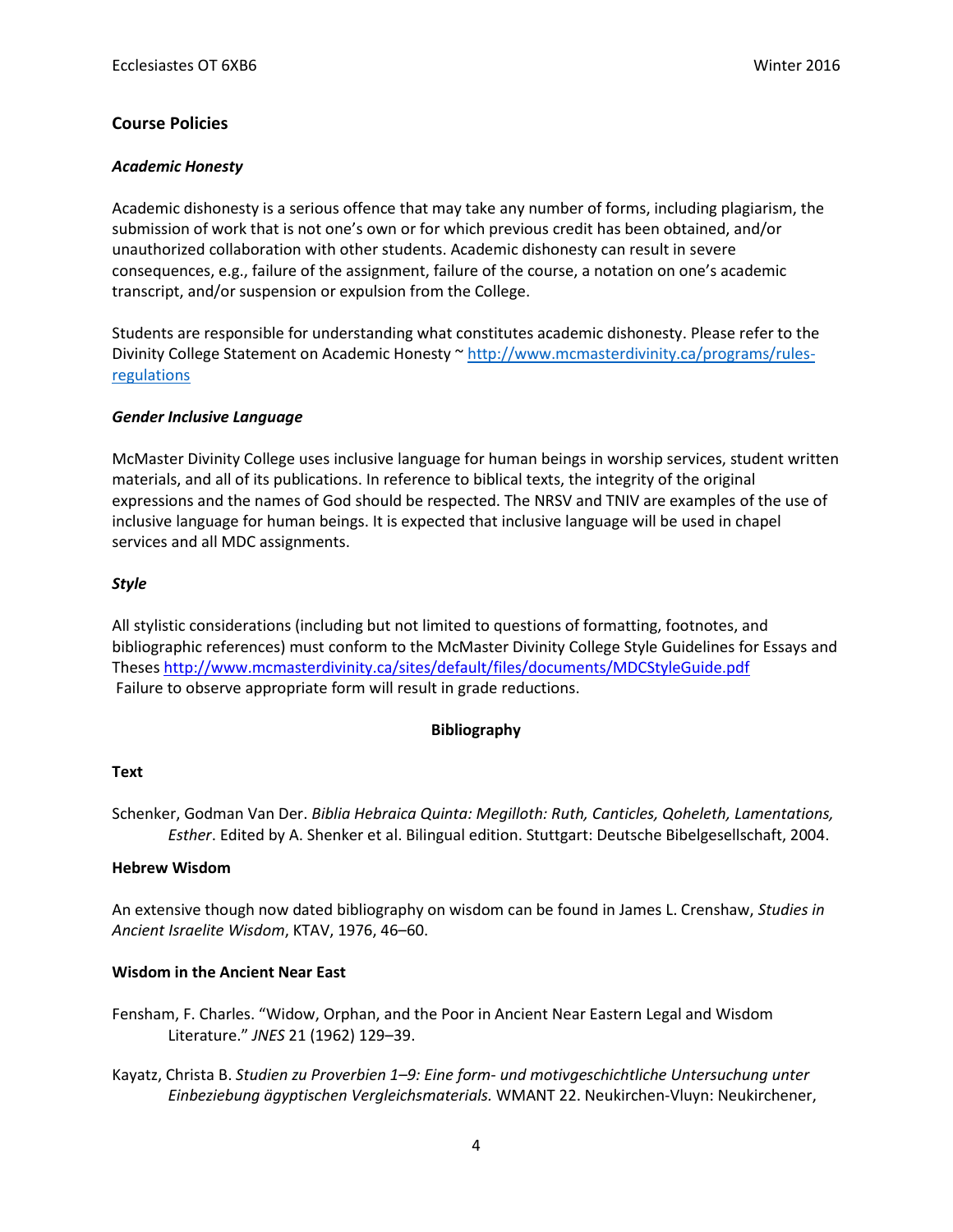1966.

- Kitchen, Kenneth A. "Biblical Instructional Wisdom: The Decisive Voice of the Ancient Near East." In *Boundaries of the Ancient Near Eastern World*, edited by Lubetski, Meir et al., 346–63. Sheffield: Sheffield Academic, 1998.
- Lambert, W. G. *Babylonian Wisdom Literature*. Winona Lake, IL: Eisenbrauns, 1996.

Lichtheim, Miriam. "Instruction of Amenemope. *COS* 1: 1.47.

- Noth, Martin, and David Winton Thomas. *Wisdom in Israel and in the Ancient Near East: Presented to Professor Harold Henry Rowley in Celebration of His Sixty-Fifth Birthday*. Leiden: Brill, 1955.
- Sparks, Kenton L. "Wisdom Literature." In *Ancient Texts for the Study of the Hebrew Bible: A Guide to the Background Literature*, edited by Kenton L. Sparks, 56–83. Peabody, MA: Hendrikson, 2005.
- Troxel, Ronald L., Kelvin G. Friebel, and Dennis R. Magary, eds. *Seeking Out the Wisdom of the Ancients: Essays Offered to* H*onor Michael V. Fox on the Occasion of his Sixty‐fifth Birthday.* Winona Lake, IN: Eisenbrauns, 2005.

#### **Wisdom in Ancient Israel**

- Collins, John J. *Jewish Wisdom in the Hellenistic Age*. Old Testament Library. Louisville, KY: Westminster John Knox, 1997.
- Crenshaw, James L. "Method in Determining Wisdom Influence Upon Historical Literature." *JBL* 88 (1969) 129–42.
- ———. *Old Testament Wisdom: An Introduction*. Louisville: Westminster John Knox, 2010.
- ———. *Studies in Ancient Israelite Wisdom*. Library of Biblical Studies. New York: KTAV, 1976.
- Day, John. *Wisdom in Ancient Israel: Essays in Honour of J. A. Emerton*. Cambridge: Cambridge University Press, 1995.
- Enns, Peter. *Exodus Retold: Ancient Exegesis of the Departure from Egypt in Wis 10:15-21 and 19:1-9*. Harvard Semitic Monographs. Atlanta: Scholars Press, 1997.
- Gammie, John G. et al. *Israelite Wisdom: Theological and Literary Essays in Honor of Samuel Terrien*. Missoula, Mt: Scholars Press, for Union Theological Seminary, New York, 1978.
- Gammie, John G., and Leo G. Purdue. *The Sage in Israel and the Ancient Near East*. Winona Lake, IN: Eisenbrauns, 1990.
- Hayman, A. P. "The Survival of Mythology in the Wisdom of Solomon." *Journal for the Study of Judaism in the Persian, Hellenistic and Roman Period* 30 (1999) 125–39.
- Kidner, Derek. *The Wisdom of Proverbs, Job, and Ecclesiastes*. Downers Grove, IL: InterVarsity, 1985.
- McKay, Heather A., and David J. A. Clines. *Of Prophets' Visions and the Wisdom of Sages: Essays in Honour of R. Norman Whybray on His Seventieth Birthday*. Journal for the Study of the Old Testament: Supplement Series. Sheffield: Journal for the Study of the Old Testament, 1993.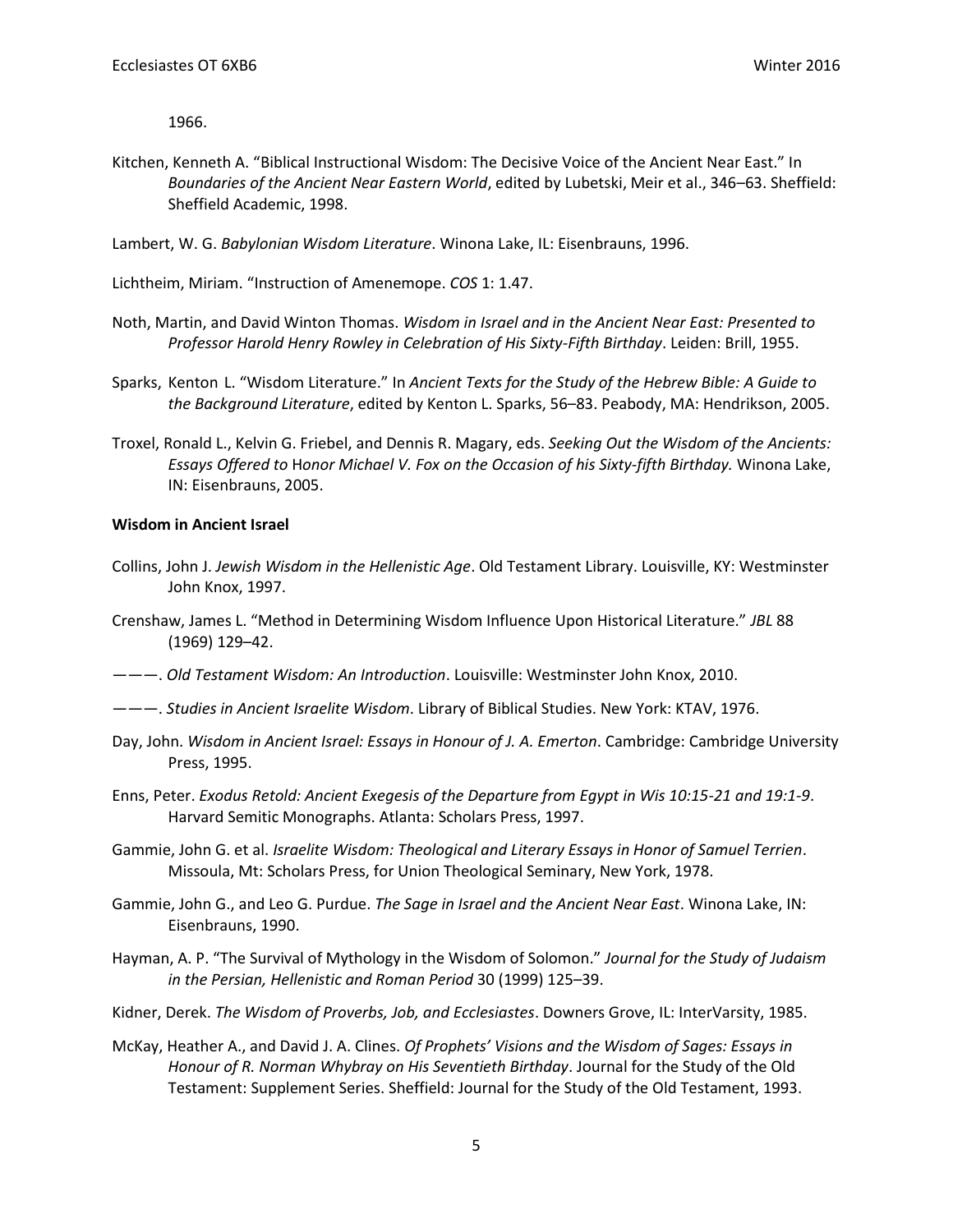Morgan, Donn F. *Wisdom in the Old Testament Traditions*. Atlanta: John Knox Press, 1981.

- Murphy, Roland E. "Biblical Wisdom and Christian Ministry." *Duke Divinity School Review* 42 (1977) 175– 77.
- ———. "Form Criticism and Wisdom Literature." *CBQ* 31 (1969) 475–83.
- ———. "The Theological Contributions of Israel's Wisdom Literature." *Listening* 19 (1984) 30–40.
- ———. *The Tree of Life: An Exploration of Biblical Wisdom Literature*. Grand Rapids, MI: Eerdmans, 2002.
- ———. "What and Where Is Wisdom." *CurTM* 4 (1977) 283–87.
- ———. *Wisdom Literature: Job, Proverbs, Ruth, Canticles, Ecclesiastes, Esther*. Forms of the Old Testament Literature. Grand Rapids, MI: Eerdmans, 1981.
- Nel, Philip. "A Proposed Method for Determining the Context of the Wisdom Admonitions." *JNSL* 6 (1978) 33–39.
- Packer, James I., and Sven Soderlund. *The Way of Wisdom: Essays in Honor of Bruce K. Waltke*. Grand Rapids, MI: Zondervan, 2000.
- Perdue, Leo G. et al. *In Search of Wisdom: Essays in Memory of John G Gammie*. Louisville, KY: Westminster John Knox, 1993.
- Priest, John F. "Where Is Wisdom to Be Placed." *JBR* 31 (1963) 275–82.
- Von Rad, Gerhard. *Wisdom in Israel*. Philadelphia: TPI, 1990.
- Scott, William M F. "Priesthood in the New Testament." *Scottish Journal of Theology* 10 (1957) 399–415.
- Toombs, Lawrence E. "Old Testament Theology and the Wisdom Literature." *Journal of Bible and Religion* 23 (1955) 193–96.
- Zimmerli, Walther. "Zur Struktur Der Alttestamentlichen Weisheit: Zeitschrift Für Die Alttestamentliche Wissenschaft." *ZAW* 51 (1933) 177–204.

#### **Commentaries**

Bartholomew, Craig G. *Ecclesiastes*. Baker Academic, 2009.

Bennett, Stephen J. *Ecclesiastes/Lamentations: A Commentary in the Wesleyan Tradition*. New Beacon Bible commentary. Kansas City, MO: Beacon Hill, 2010.

Bergant, Dianne. *Job, Ecclesiastes*. Old Testament Message. Wilmington, DE: Michael Glazier, 1982.

Bollhagen, James. *Ecclesiastes*. Concordia Commentary. St. Louis: Concordia, 2011.

Brown, William P. *Ecclesiastes*. Interpretation. Louisville, KY: John Knox, 2000.

Crenshaw, James L. *Ecclesiastes: A Commentary*. Old Testament library. Philadelphia: Westminster, 1987.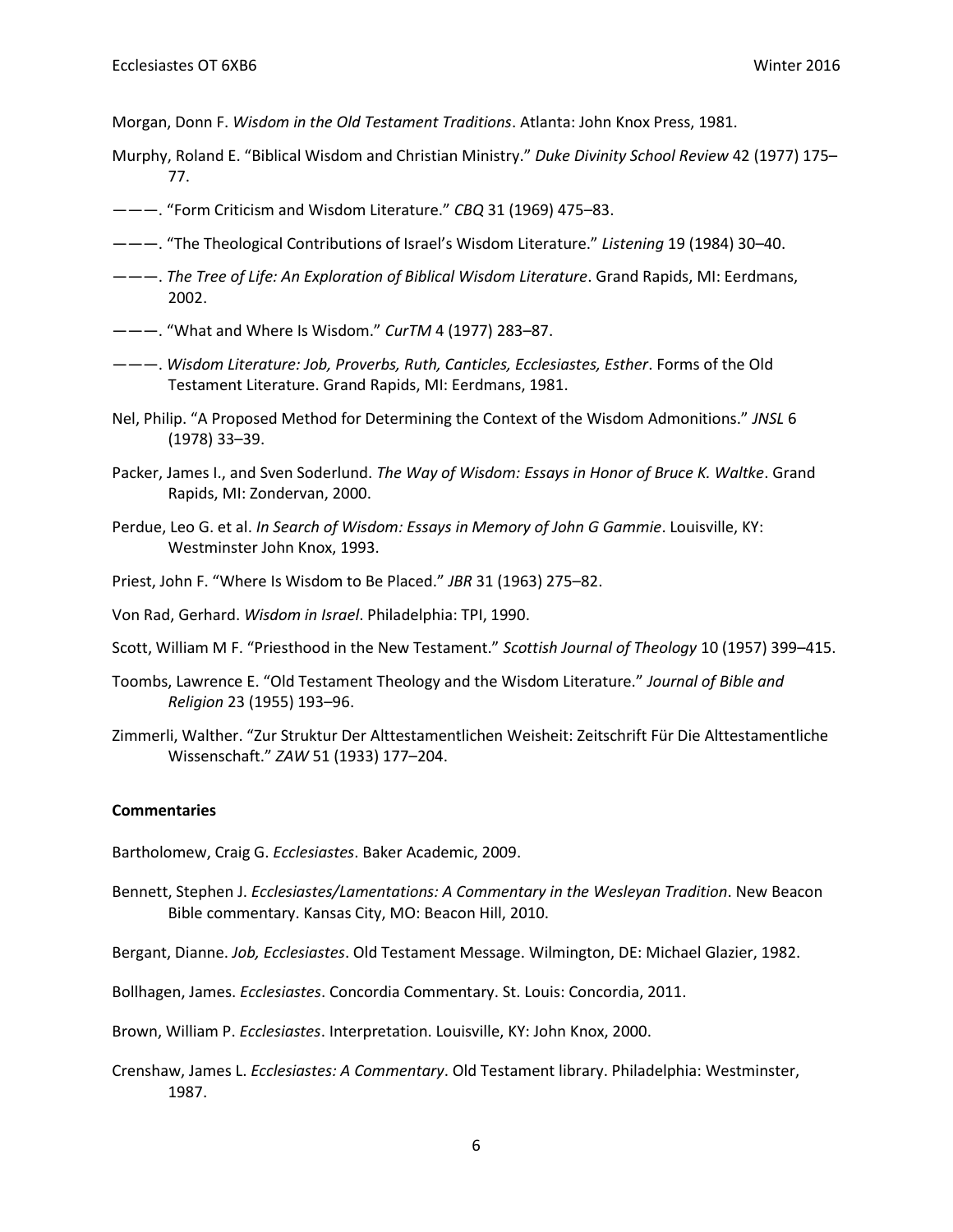Eaton, Michael A. *Ecclesiastes*. Reprint. Downers Grove, IL: IVP Academic, 2009.

- Estes, Daniel J., and Daniel C. Fredericks. *Ecclesiastes & The Song of Songs*. Apollos Old Testament Commentary. Downers Grove, IL: InterVarsity, 2010.
- Farmer, Kathleen A. *Who Knows What Is Good?: A Commentary on the Books of Proverbs and Ecclesiastes*. International Theological Commentary. Grand Rapids, MI: Eerdmans, 1991.
- Garrett, Duane A. *Proverbs, Ecclesiastes, Song of Songs*. The New American Commentary. Nashville, TN: Broadman, 1993.
- Horne, Milton. *Proverbs and Ecclesiastes*. Smyth & Helwys Bible Commentary. Macon, GA: Smyth and Helwys, 2003.
- Horne, Milton P. *Proverbs, Ecclesiastes*. Macon, Ga.: Smyth & Helwys Pub., 2003.
- Hubbard, David Allan. *Ecclesiastes, Song of Solomon*. Communicator's Commentary. Dallas: Word, 1991.
- Krüger, Thomas et al. *Qoheleth: A Commentary*. Hermeneia. Minneapolis: Fortress, 2004.
- Lohfink, Norbert, and Sean E. McEvenue. *Qoheleth: A Continental Commentary*. Continental Commentaries. Minneapolis: Fortress, 2003.
- Longman, Tremper. *The Book of Ecclesiastes*. 1st ed. Grand Rapids, MI: Eerdmans, 1997.
- Miller, Douglas B. *Ecclesiastes*. Scottdale, PA: Herald, 2010.
- Murphy, Roland E., and Elizabeth Huwiler. *Proverbs, Ecclesiastes, Song of Songs*. NIBC. Peabody, MA: Hendrickson, 1999.
- Ogden, Graham S. *Qoheleth*. Readings: A New Biblical Commentary. Sheffield: JSOT Press, 1987.
- Perry, T. A. *Dialogues with Kohelet: The Book of Ecclesiastes: Translation and Commentary*. University Park: The Pennsylvania State University, 1993.
- Pinçon, Bertrand. *Qohélet: Le Parti Pris de La Vie*. Lire la Bible. Paris: Cerf/Médiaspaul, 2011.
- Provan, Iain. *Ecclesiastes, Song of Songs*. 8th ed. Grand Rapids, MI: Zondervan, 2001.
- Ryken, Philip Graham. *Ecclesiastes: Why Everything Matters*. Preaching the Word. Wheaton, IL: Crossway, 2010.
- Schwienhorst-Schönberger, Ludger, and Elisabeth Birnbaum. *Das Buch Kohelet*. Neuer Stuttgarter Kommentar AT. Stuttgart: Katholisches Bibelwerk, 2012.
- Treier, Daniel J. *Proverbs & Ecclesiastes*. Brazos Theological Commentary. Grand Rapids, MI: Baker, 2011.

Whybray, R. N. *Ecclesiastes*. New Century Bible Commentary. Grand Rapids, MI: Eerdmans, 1989.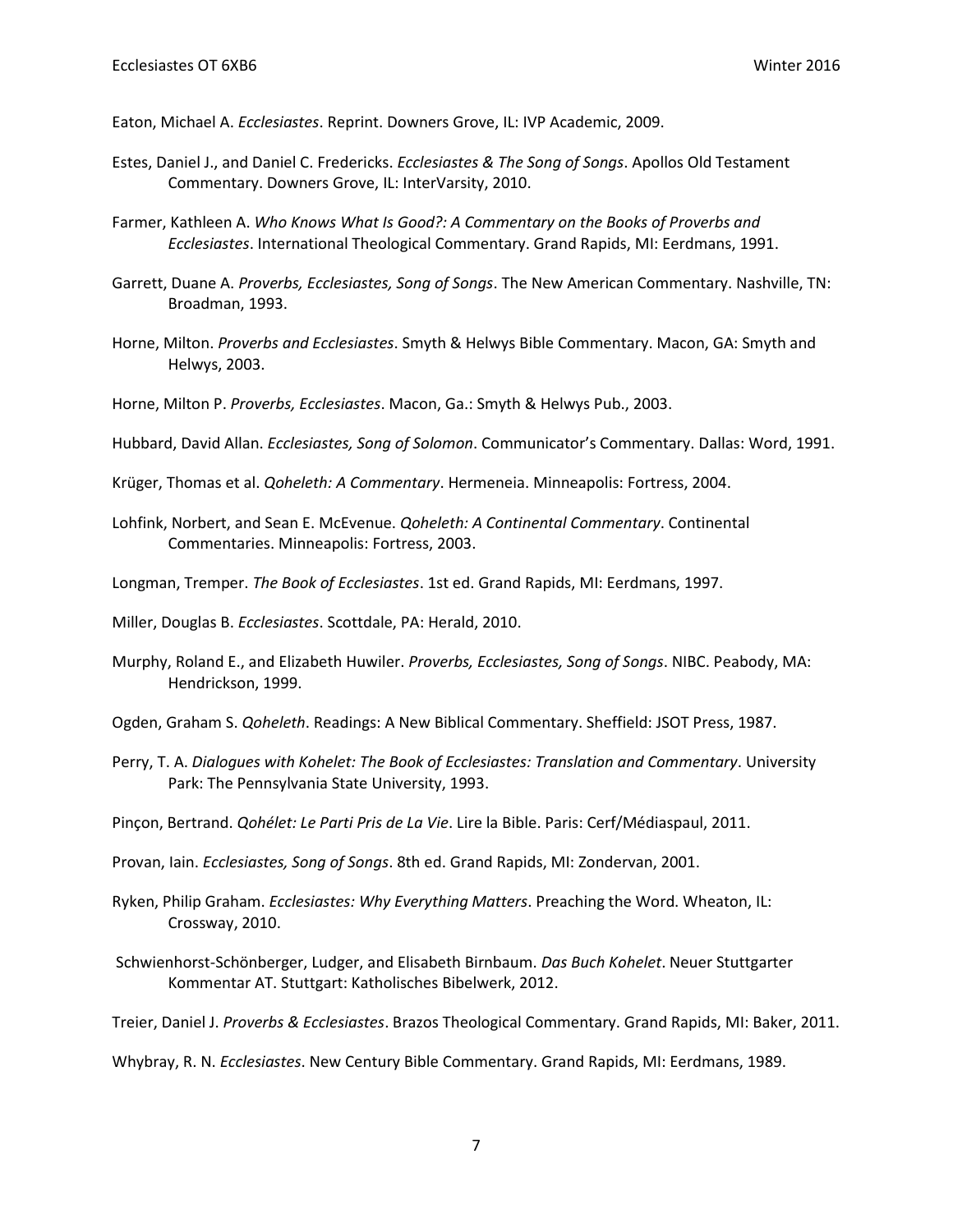Wright, J. Robert. *Proverbs, Ecclesiastes, Song of Solomon*. Ancient Christian Commentary on Scripture. Downers Grove, IL: InterVarsity, 2005.

#### **Biblical Studies**

- D' Alario, Vittoria. *Il Libro Del Qohelet: Struttura Letteraria E Retorica*. Supplementi alla Revista Biblica. Bologna: Edizioni Dehoniane, 1992.
- Anderson, William H. U. "Ironic Correlations and Scepticism in the Joy Statements of Qoheleth." *SJOT* 14 (2000) 67–100.
- Azize, Joseph. "Considering the Book of Qohelet Afresh." *Ancient Near Eastern Studies* 37 (2000) 183– 214.
- Bartholomew, Craig G. *Reading Ecclesiastes: Old Testament Exegesis and Hermeneutical Theory*. Analecta biblica. Rome: Biblical Institute, 1998.
- Belcher, Richard P. "Divine Retribution in Ecclesiastes: An Analysis of the Deed-Consequence Relationship with Its Implications for the Interpretation of the Book." Philadelphia: Westminster Theological Seminary, 2000.
- Boda, Mark J. et al. *The Words of the Wise Are Like Goads: Engaging Qoheleth in the 21st Century*. Winona Lake, IN: Eisenbrauns, 2013.
- Dell, Katharine J., and Will Kynes. *Reading Ecclesiastes Intertextually*. London: T & T Clark, 2014.
- Gentry, Peter J. "Some Problems in the Septuagint Text History of Ecclesiastes." In *XIII Congress*, 133–53. Atlanta: SBL, 2008.
- Gese, Hartmut. "Zur Komposition Des Koheletbuches." In *Geschichte-Tradition-Reflexion*, 69–98. Tübingen: Mohr Siebeck, 1996.
- Janzen, J. Gerald. "Qohelet on Life `Under the Sun'." *CBQ* 70 (2008) 465–83.
- Kidner, Derek. *The Message of Ecclesiastes*. Reprint. Downers Grove, IL: IVP Academic, 1984.
- Mills, Mary E. *Reading Ecclesiastes: A Literary and Cultural Exegesis*. Heythrop Studies in Contemporary Philosophy, Religion & Theology. Aldershot, U.K: Ashgate, 2003.
- Paul, Mart-Jan. "The Translation of Hebel in Ecclesiastes." In *Das Heilige Herz*, 285–301. Aachen: Shaker, 2011.
- Schoors, A. *The Preacher Sought to Find Pleasing Words: A Study of the Language of Qoheleth*. Orientalia Lovaniensia Analecta. Leuven: Peeters and Departement Orientalistiek, 1992.
- Schoors, Antoon. *Qohelet in the Context of Wisdom*. Bibliotheca Ephemeridum Theologicarum Lovaniensium. Leuven: Leuven University Press, 1998.
- Schwienhorst-Schönberger, Ludger. *Das Buch Kohelet : Studien Zur Struktur, Geschicht, Rezeption Und Theologie*. Beihefte zur Zeitschrift für die alttestamentliche Wissenschaft. Berlin: de Gruyter, 1997.
- Shields, Martin A. *The End of Wisdom : A Reappraisal of the Historical and Canonical Function of Ecclesiastes*. Winona Lake, IN: Eisenbrauns, 2006.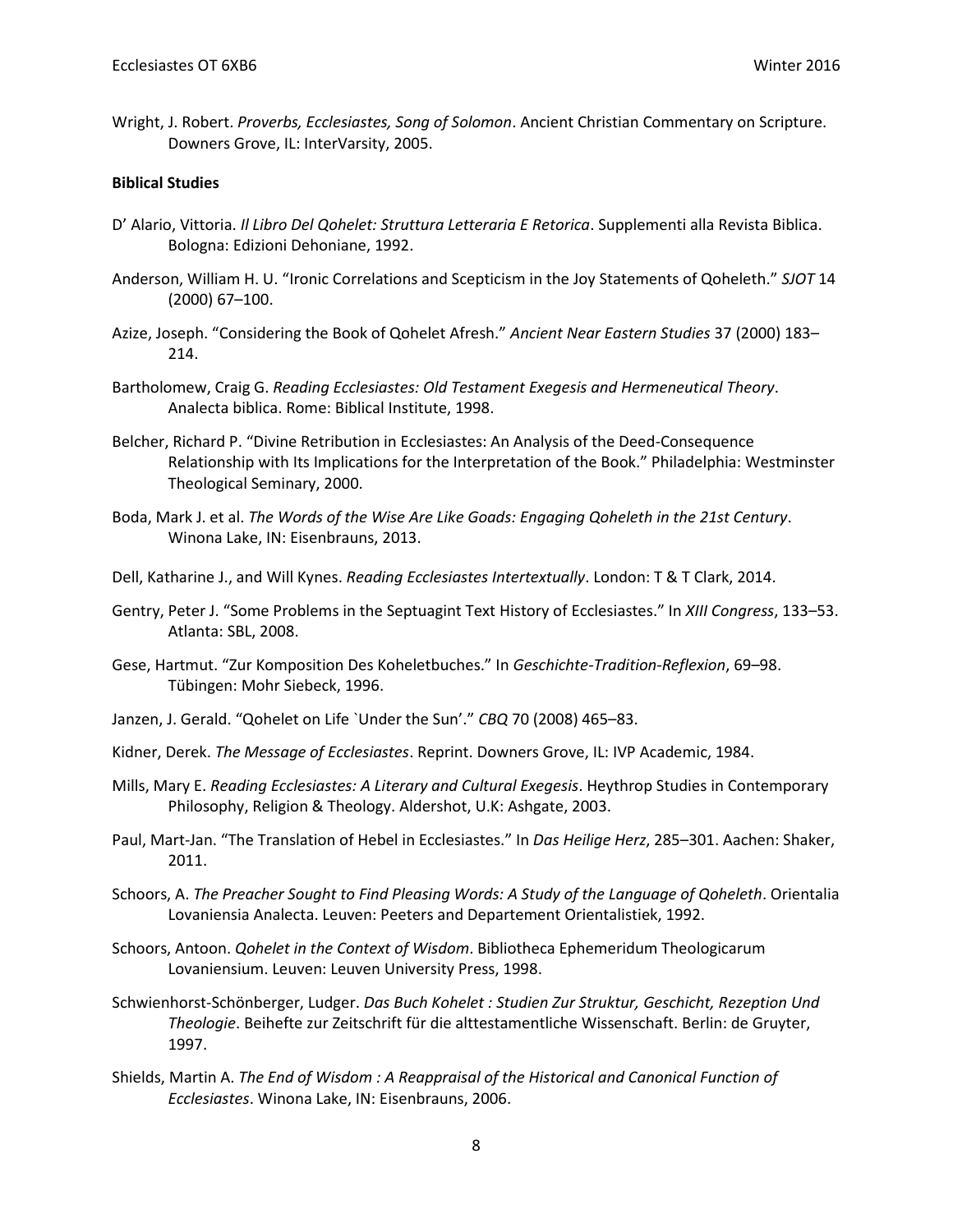- Vinel, Françoise. *L'Ecclésiaste: Traduction Du Texte Grec de La Septante: Introduction et Notes*. Bible d'Alexandrie. Paris: Editions du Cerf, 2002.
- Walton, Timothy Lee. *Experimenting with Qohelet: A Text-Linguistic Approach to Reading Qohelet as Discourse*. Amsterdamse Cahiers voor Exegese en bijbelse Theologie 5. Maastricht: Shaker, 2006.
- Zuck, Roy B. *Reflecting with Solomon: Selected Studies on the Book of Ecclesiastes*. Grand Rapids, MI: Baker Books, 1994.

#### **Theological Studies**

- Anderson, Gary A. *A Time to Mourn, A Time to Dance: The Expression of Grief and Joy in Israelite Religion*. University Park, PA: Pennsylvania State University, 1991.
- Anderson, William H. U. *Qoheleth and Its Pessimistic Theology: Hermeneutical Struggles in Wisdom Literature*. Mellen Biblical Press. Lewiston, NY: Mellen, 1997.
- Armstrong, James Franklin. "Ecclesiastes in Old Testament Theology." *PSB* 4 (1983) 16–25.
- Brindle, Wayne A. "Righteousness and Wickedness in Ecclesiastes 7:15-18." *Andrews University Seminary Studies* 23 (1985) 243–57.
- Choon-Leong, Seow. "Theology When Everything Is Out of Control." *Interpretation* 55 (2001) 237–49.
- Craigie, Peter C. "Biblical Wisdom in the Modern World: II. Ecclesiastes." *Crux* 16 (1980) 8–10.
- Crenshaw, James L. *A Whirlpool of Torment: Israelite Traditions of God as an Oppressive Presence*. Overtures to Biblical Theology. Philadelphia: Fortress, 1984.
- Enns, Peter. "The Contribution of Ecclesiastes to Biblical Theology." In *Bible as a Human Witness to Divine Revelation*, edited by Randall Heskett and Brian P. Irwin, 185–201. New York: T & T Clark, 2010.
- George, Mark K. "Death as the Beginning of Life in the Book of Ecclesiastes." In *Strange Fire: Reading the Bible After the Holocaust*, edited by Tod Linafelt, 280–93. New York: New York University Press, 2000.
- Goldingay, John. "Can We Make Sense of Death and Suffering?" In *Key Questions About Christian Faith: Old Testament Answers*, edited by John Goldingay, 56–65. Grand Rapids, MI: Baker, 2010.

Jones, Scott C. "The Values and Limits of Qohelet's Sub-Celestial Economy." *VT* 64 (2014) 21–33.

- Jong, Stephan de. "God in the Book of Qohelet : A Reappraisal of Qohelet's Place in Old Testament Theology." *BT* 47 (1997) 154–67.
- Kaiser, Walter C. "Integrating Wisdom Theology into Old Testament Theology: Ecclesiastes 3: 10-15." In *A Tribute to Gleason Archer*, edited by Walter C Kaiser and Ronald F. Youngblood, 197–209. Chicago: Moody Press, 1986.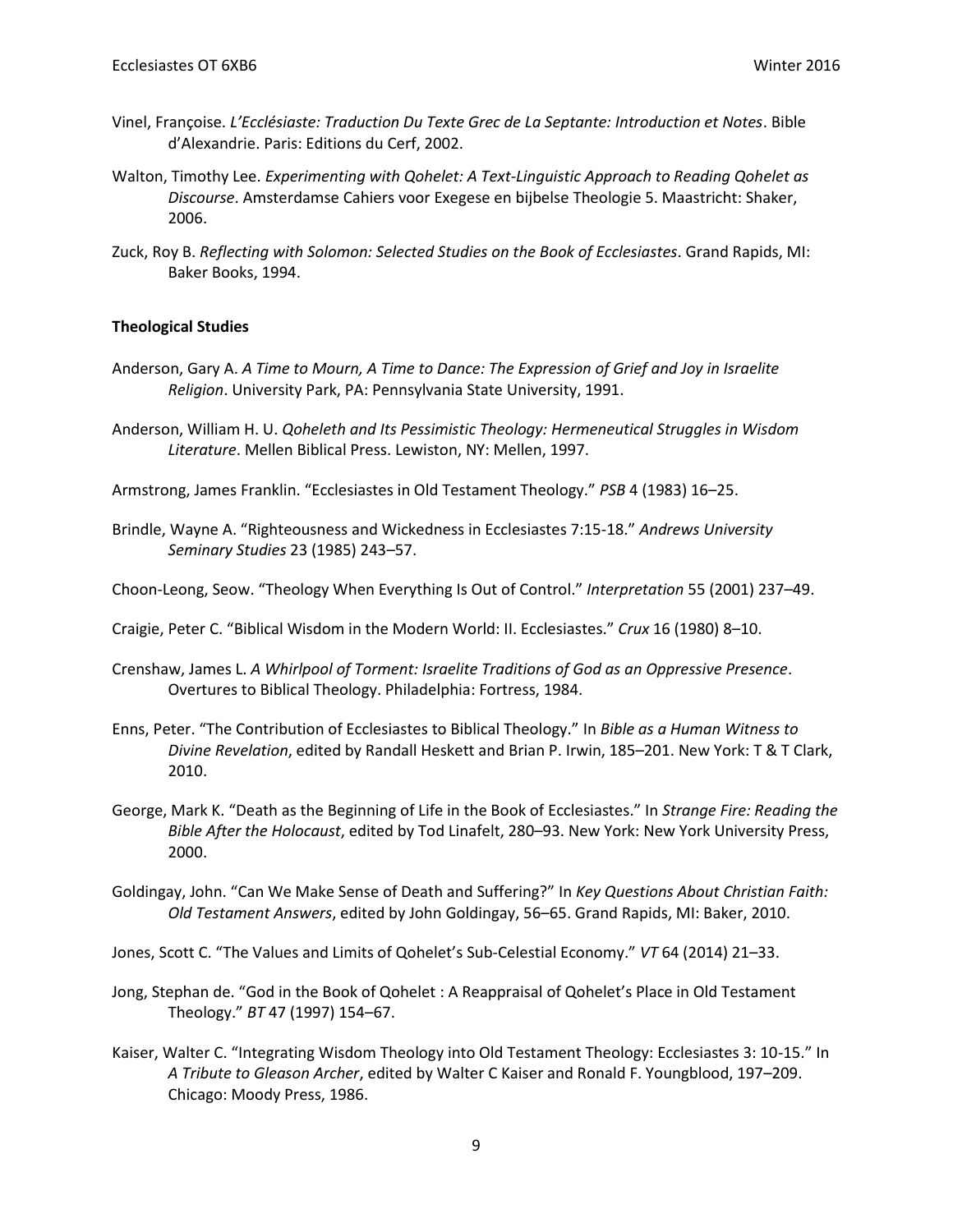Limburg, James. *Encountering Ecclesiastes: A Book for Our Time*. Grand Rapids, MI: Eerdmans, 2006.

Longman, Tremper, III. "Spirit and Wisdom." In *Presence, Power and Promise: The Role of the Spirit of God in the Old Testament*, edited by David G. Firth and Paul D. Wegner, 95–110. Downers Grove, IL: IVP Academic, 2011.

Murphy, Roland E. "Qoheleth and Theology." *BTB* 21 (1991) 30–33.

Sheppard, Gerald T. "Epilogue to Qoheleth as Theological Commentary." *CBQ* 39 (1977) 182–89.

- Treier, Daniel J. "Pursuing Wisdom: (Back) Toward Evangelical Spiritual Exegesis." *Crux* 48 (2012) 17–26.
- Walsh, Carey. "Theological Trace in Qoheleth." *BTB* 42 (2012) 12–17.
- Walsh, Jerome T. "Despair as a Theological Virtue in the Spirituality of Ecclesiastes." *Biblical Theology Bulletin* 12 (1982) 46–49.

#### **Homiletical Studies**

- Eswine, Zack. *Recovering Eden: The Gospel According to Ecclesiastes*. Gospel According to the Old Testament. Phillipsburg, NJ: P & R Publishing, 2014.
- Greidanus, Sidney. "How to Preach Christ from Ecclesiastes." *Southern Baptist Journal of Theology* 15 (2011) 56–61.
- ———. *Preaching Christ from Ecclesiastes: Foundations for Expository Sermons*. 1st ed. Grand Rapids, MI: Eerdmans, 2010.
- Johnson, John E. "The Special Relevance of Ecclesiastes for Contemporary Culture." *BSac* 169 (2012) 159–71.
- Khalil, Joseph S. "Qoheleth's Response to the Overconfident Preacher: A New Approach to Ecclesiastes 8:1-3." *Word & World* 32 (2012) 277–85.
- Klein, Ralph W. "How Are They to Hear." *CurTM* 20 (1993) 245–67.
- Longman, Tremper, III. "Challenging the Idols of the Twenty-First Century: The Message of the Book of Ecclesiastes." *Stone-Campbell Journal* 12 (2009) 207–16.
- O'Donnell, Douglas Sean. *The Beginning and End of Wisdom: Preaching Christ from the First and Last Chapters of Proverbs, Ecclesiastes, and Job*. Wheaton, IL: Crossway, 2011.
- Ortlund, Eric. "The Gospel in the Book of Ecclesiastes." *JETS* 56 (2013) 697–706.
- Seow, Choon Leong. "The Socioeconomic Context of 'The Preacher's' Hermeneutic." *PSB* 17 (1996) 168– 95.